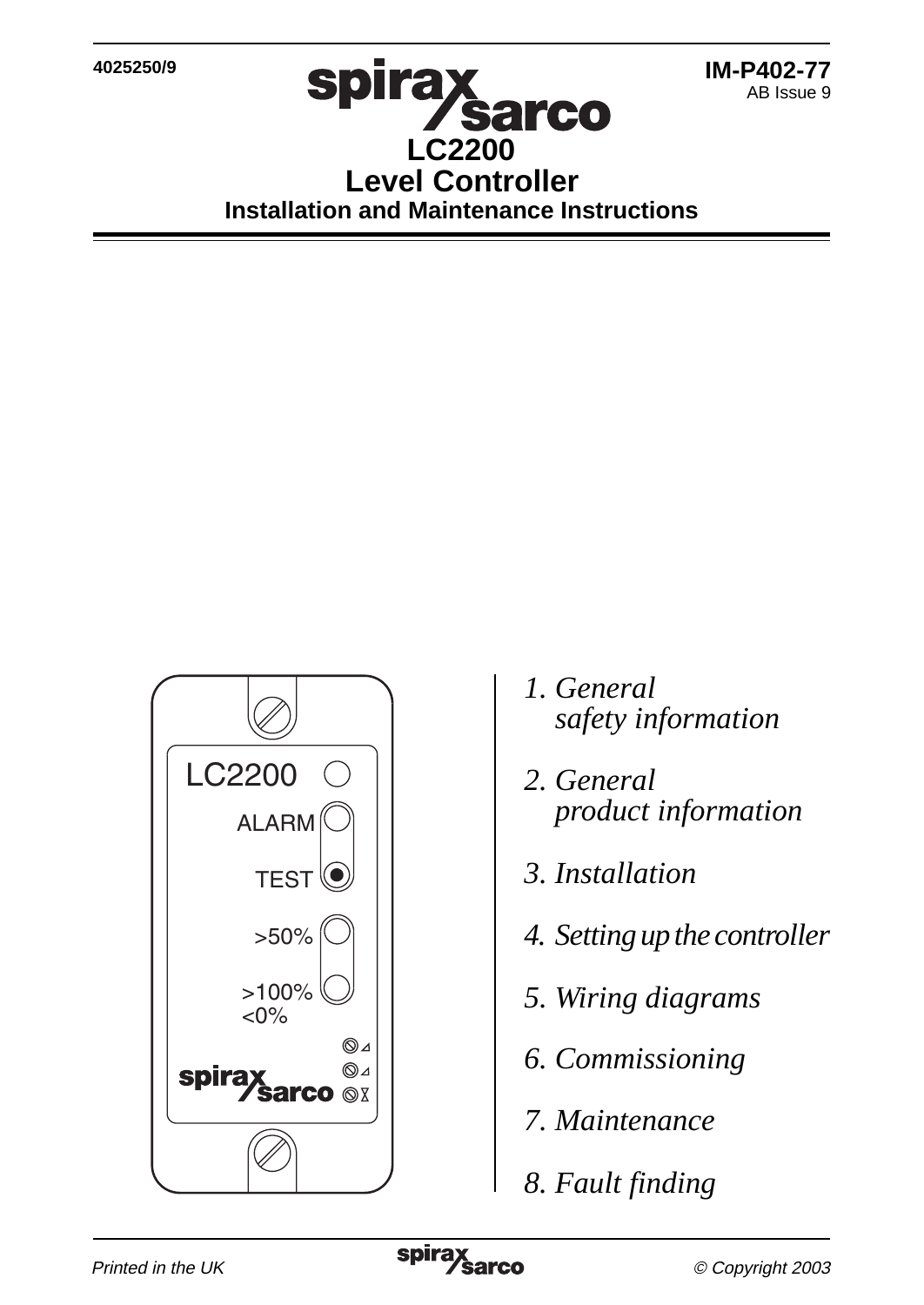# *1. General safety information*

**Your attention is drawn to Safety Information Sheet IM-GCM-10 as well as to any National or local regulations.**

**Safe operation of the product depends on it being properly installed, commissioned and maintained by a qualified person in compliance with the operating instructions.**

**It is essential to comply with general installation and safety instructions for pipeline and plant construction, as well as to make proper use of tools and safety equipment. The product is designed and constructed to withstand the forces encountered during normal use. Use of the product for any other purpose, or failure to install the product in accordance with these Installation and Maintenance Instructions, could cause** damage to the product, will invalidate the  $\zeta \epsilon$  marking, and may cause injury or fatality **to personnel.**

### **Additional Safety Notes:**

### **Level control and level limiting/alarm products in steam boilers**

**Products/ systems must be selected, installed, operated, and tested in accordance with: - Local or National standards and regulations.**

- **- Guidance Notes, (Health and Safety Executive PM5 in the UK).**
- **- The requirements of Approvals Authorities.**
- **- Boiler inspection bodies.**
- **- Boiler manufacturer's specifications.**

**Two independent low water limiting/alarm systems must be installed on steam boilers. Level probes must be installed in separate protection tubes/chambers, with sufficient clearance between the tips, and earth.**

**Each probe must be connected to an independent controller. The alarm relays must isolate the boiler heat supply at low alarm status.**

**A high water alarm may be part of the water level control, or a separate system. An independent high water alarm system must be fitted if it is considered a safety requirement. In this case, the relays must simultaneously isolate the feedwater supply and the boiler heat supply at high alarm status. All boiler water limiters/ alarms require regular functional testing.**

**A suitable water treatment regime must be used to ensure continuous safe and correct operation of the control and limiter/ alarm systems. Consult the above authorities and a competent water treatment company.**

### **Warning**

**Isolate the mains supply before unplugging the controller since hazardous voltages will be exposed on the controller base. This product complies with the requirements of Electromagnetic Compatibility Directive 89/336/EEC by meeting the standards of: Emissions EN 61326: 1997 A1 + A2 Class B equipment Table 4. Immunity EN 61326: 1997 A1 + A2 Industrial Locations.**

**The following conditions should be avoided as they may create interference above**

**the limits specified in EN 61326 (Immunity):**

- **- The product or its wiring is located near a radio transmitter.**
- **- Excessive electrical noise occurs on the mains supply. Power line protectors (ac) should be installed if mains supply noise is likely. Protectors can combine filtering, suppression, surge and spike arrestors.**
- **- Cellular telephones and mobile radios may cause interference if used within approximately 1 metre (39") of the product or its wiring. The actual separation distance necessary will vary according to the surroundings of the installation and the power of the transmitter.**

**If this product is not used in the manner specified by this IMI, then the protection provided may be impaired.**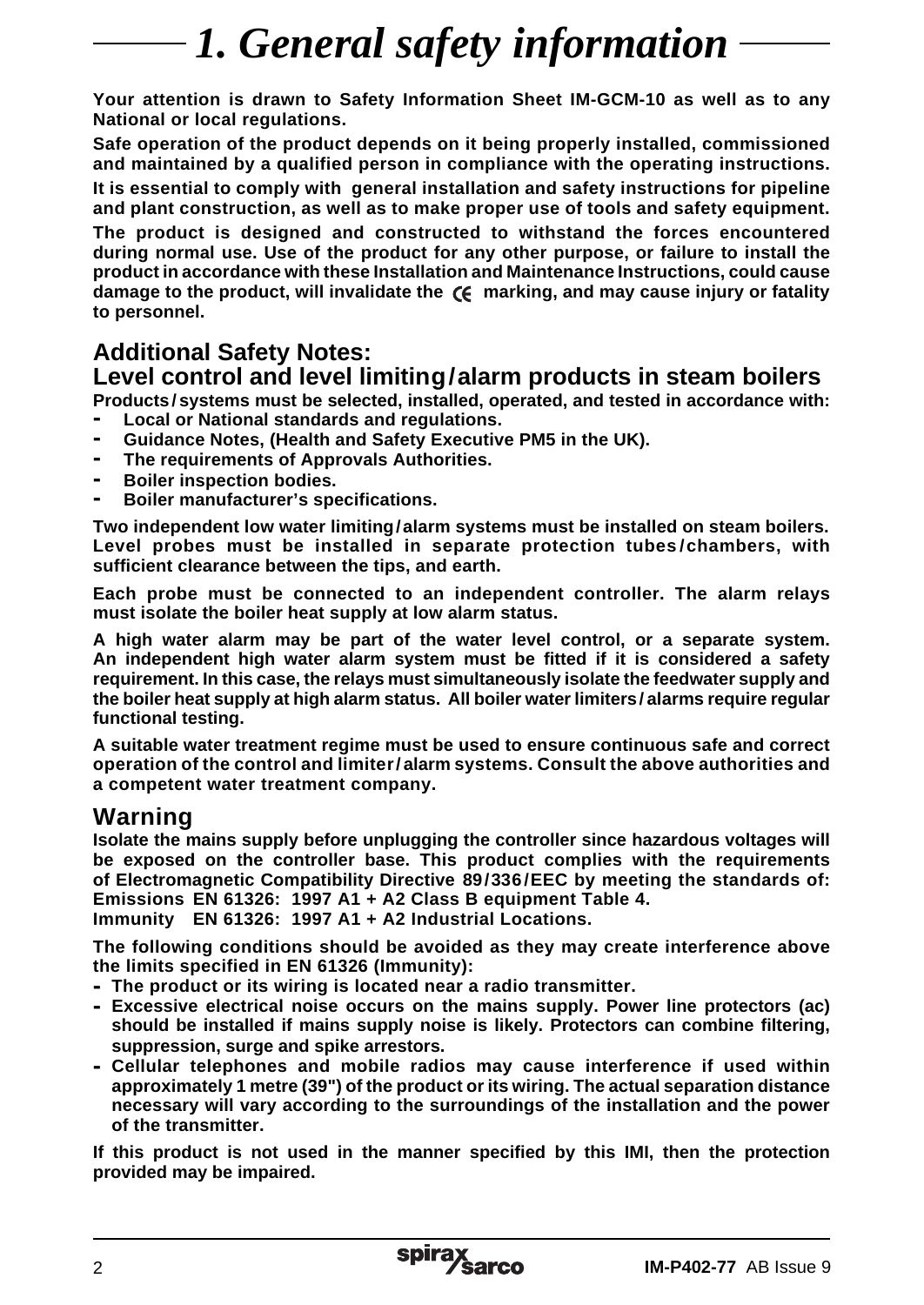# *2. General product information*

The Spirax Sarco LC2200 is used to control an electrically actuated valve in response to a signal from a capacitance probe, providing proportional modulating control of liquid levels. It can be used for level control of boilers, deaerators, and tanks. The controller can also be used with any two-wire 4 - 20 mA transmitter, for example for pressure, temperature, or level control using a pressure or differential pressure transmitter. A dc power supply for a two-wire transmitter is included.

The LC2200 may also be connected to an LC2400 to provide 2 or 3 element control. These systems use the additional signal from a steam flowmeter (plus a water flowmeter for 3 element) to compensate for fluctuations in steam demand and feedwater pressure. The LC2400 IMI gives full details.

The LC2200 has a three stage wave filter (input signal damping). This switch-selectable feature gives an averaged output, maintaining a stable signal under the very different turbulence conditions found in tanks and high output boilers.

The LC2200 has an alarm output, which can be set high or low, and has a filter which allows accurate alarm signalling under varying turbulence conditions. The controller also has an 'out of range' alarm which releases the alarm relay if the probe or wiring is damaged or has been incorrectly wired, enabling prompt action to be taken to rectify any potentially dangerous situation. A green LED at the top of the front panel indicates power on. A test button is provided below the red alarm LED to check the alarm output. The green ( $>$  50%) LED indicates that the level is higher than 50%. i.e. above the set point. The amber (> 100%/< 0%) LED indicates that the level is outside the proportional band.

The LC2200 is set up before installation to suit the mains supply voltage and to provide the required functions, using internal switches. Calibration of set point and proportional band is carried out using the potentiometers on the front panel, so calibration can be altered if required without removing or dismantling the unit.

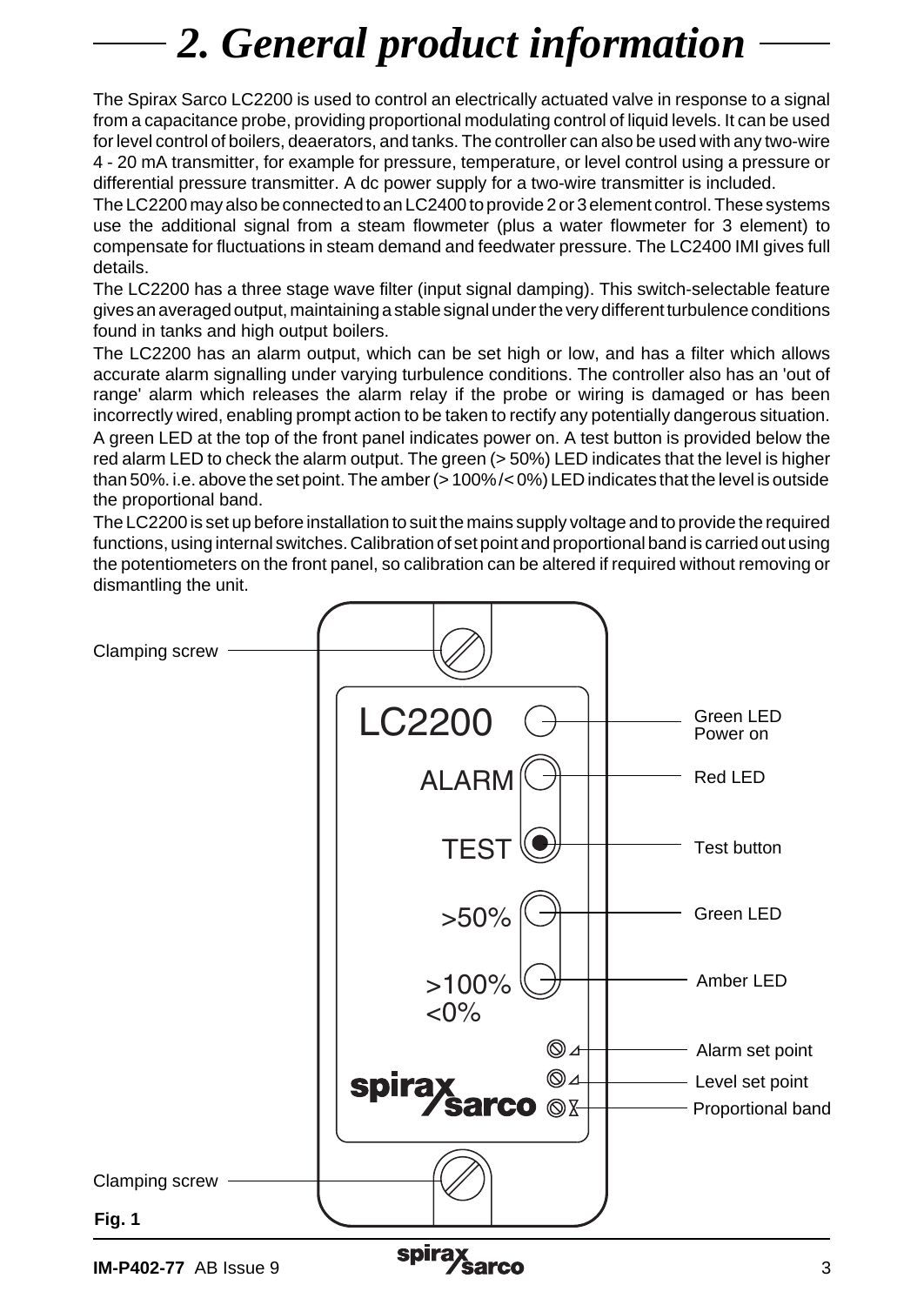## **Technical data**

| Maximum ambient temperature                           |               |                                                                                                                                     | $55^{\circ}$ C                                     | (131°F)                                                             |  |
|-------------------------------------------------------|---------------|-------------------------------------------------------------------------------------------------------------------------------------|----------------------------------------------------|---------------------------------------------------------------------|--|
| Minimum ambient temperature                           |               |                                                                                                                                     | $0^{\circ}$ C                                      | $(32^{\circ}F)$                                                     |  |
| <b>Pollution degree</b>                               |               |                                                                                                                                     | $\overline{2}$                                     |                                                                     |  |
| Overvoltage catagory                                  |               |                                                                                                                                     | $\mathbf{H}$                                       |                                                                     |  |
| Indoor use only                                       |               |                                                                                                                                     |                                                    |                                                                     |  |
| Altitude up to                                        |               |                                                                                                                                     | 2 000 m                                            | (6, 561.5, ft)                                                      |  |
| <b>Humidity</b>                                       |               | Maximum relative humidity 80% for temperatures up to 31°C (87.8°F)<br>decreasing linearly to 50% relative humidity at 40°C (104°F). |                                                    |                                                                     |  |
| <b>Protection rating</b>                              |               |                                                                                                                                     | IP40                                               |                                                                     |  |
| Maximum cable length (controller to probe)            |               | 100 <sub>m</sub>                                                                                                                    | (328 ft)                                           |                                                                     |  |
| <b>Mains supply voltage</b>                           | 230 V setting |                                                                                                                                     | 198 V - 264 V                                      |                                                                     |  |
|                                                       | 115 V setting |                                                                                                                                     | 99 V - 132 V                                       |                                                                     |  |
| <b>Frequency</b>                                      |               |                                                                                                                                     | $50 - 60$ Hz                                       |                                                                     |  |
| <b>Fuse type</b>                                      |               | 20 mm cartridge, 100 mA anti-surge (T).                                                                                             |                                                    |                                                                     |  |
| <b>Maximum power consumption</b>                      |               |                                                                                                                                     | 3 VA                                               |                                                                     |  |
| <b>Input 1 (Selectable)</b>                           |               |                                                                                                                                     | $0 - 6V$<br>$0 - 2V$<br>$4 - 20$ mA<br>$0 - 20$ mA | $(27 k\Omega)$<br>$(9 k\Omega)$<br>$(110 \Omega)$<br>$(110 \Omega)$ |  |
| Input 2 Potentiometer input                           |               |                                                                                                                                     |                                                    | 1 k $\Omega$ Potentiometer                                          |  |
| <b>Input 3</b> (Opposite sense to input 1)            |               |                                                                                                                                     | $0 - 20$ mA<br>or<br>4 - 20 mA                     | $(110 \Omega)$<br>$(110 \Omega)$                                    |  |
| <b>Relay outputs</b>                                  |               |                                                                                                                                     | 3 A maximum                                        |                                                                     |  |
| Alarm output to be protected by 3 A fast-acting fuse  |               |                                                                                                                                     |                                                    |                                                                     |  |
| Level wave filter                                     |               | Filter 1 position (Minimum damping)                                                                                                 |                                                    | 6 seconds                                                           |  |
| (Approximate response time 63%)                       |               | Filter 2 position (Medium damping)                                                                                                  |                                                    | 15 seconds                                                          |  |
| (Designed for slowly varying signals)                 |               | Filter 3 position (Maximum damping)                                                                                                 |                                                    | 45 seconds                                                          |  |
| Alarm wave filter                                     |               | <b>Filter switch OFF</b>                                                                                                            |                                                    | 5 seconds                                                           |  |
| (Approximate response time 63%)                       |               | <b>Filter switch ON</b>                                                                                                             |                                                    | 27 seconds                                                          |  |
| Set point range                                       |               |                                                                                                                                     | 0% - 100% of input                                 |                                                                     |  |
| <b>Proportional band range</b>                        |               |                                                                                                                                     | 2% - 100% of input                                 |                                                                     |  |
| 17 - 31 Vdc 20 mA maximum<br><b>Transducer supply</b> |               |                                                                                                                                     |                                                    |                                                                     |  |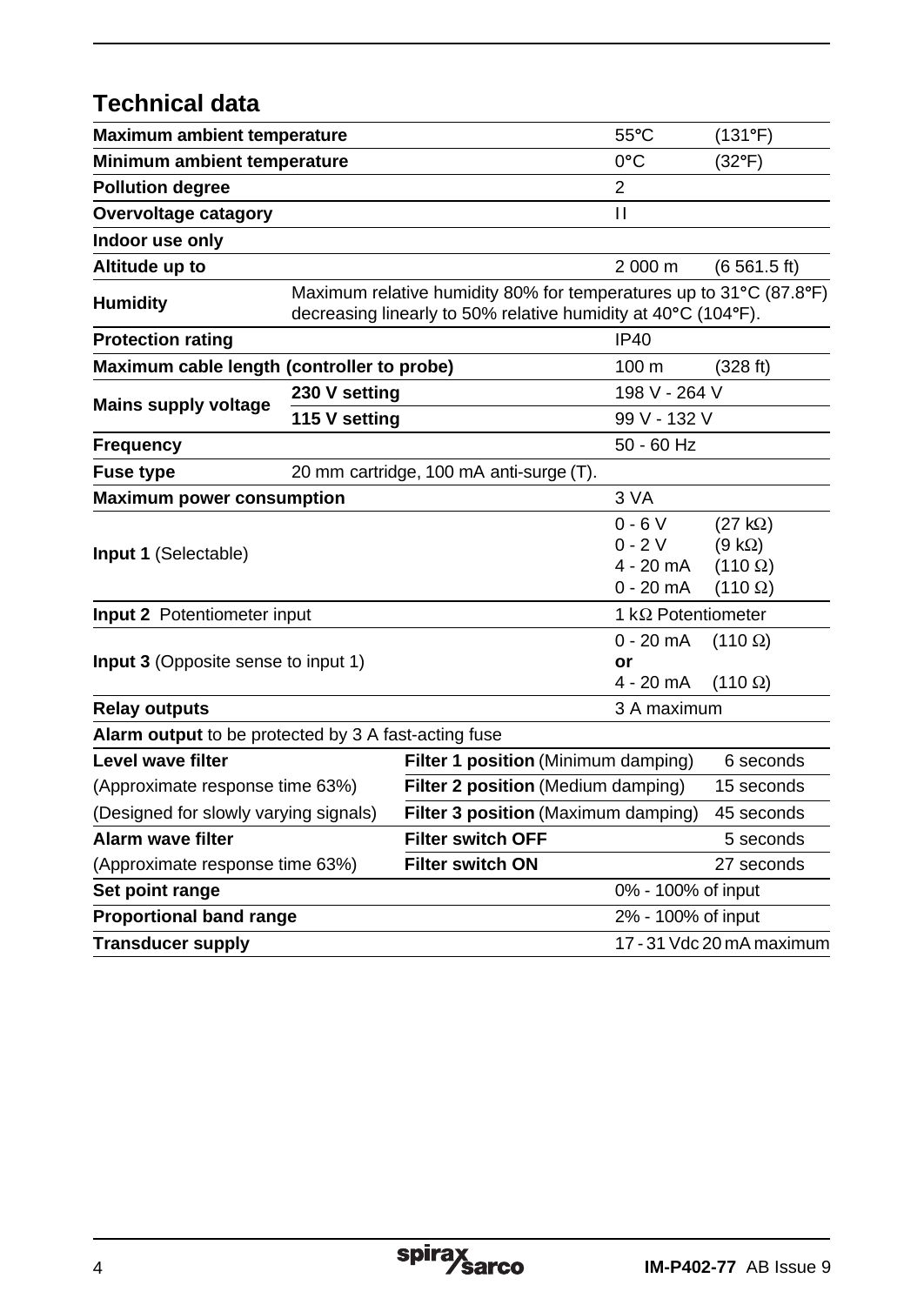# *3. Installation*

#### **WARNING:**

#### **Isolate the mains supply before unplugging the controller since hazardous voltages will be exposed on the controller base.**

To unplug the controller from its base, undo the two retaining screws and pull the controller straight forwards. Rocking the controller in the vertical plane will ease removal.

The controller must be installed in a suitable industrial control panel or enclosure to provide impact and environmental protection (pollution degree 2). Spirax Sarco can provide suitable enclosures. The controller may be mounted on a 'top hat' DIN rail using the clip provided or the clip can be removed and the controller base screwed directly to a chassis plate.

#### **Caution: Allow 15 mm (5/ 8") spacing between multiple units for air circulation.**

The controller is for installation category II (Overvoltage category) and must be installed in accordance with IEC 60364 or equivalent. The controller and all connected circuits must have a common isolation system which meets the relevant requirements of IEC 60947-1 and IEC 60947-3 or equivalent. This must be positioned close to the controller and clearly identified as the disconnect device.

A quick blow 3 amp external fuse must be fitted in all phases of the controller and relay supply. The relays are rated at 250 Vac and must be on the same phase as the controller supply. Cabling should be installed in accordance with BS 6739 - Instrumentation in Process Control Systems: Installation design and practice or local equivalent.

**Note:**- The wiring diagrams (Section 5) show all relays in the power off position.

Screened high temperature, 3 core, 1 mm**<sup>2</sup>** (18 - 16 AWG) copper cable is required for the probe wiring. The maximum permitted length is 100 metres (328 ft). Use cable with a suitable temperature rating for the installation. Pirelli FP200 or Delta Crompton Firetuf OHLS are suitable cables.

Connect the screens as shown in the wiring diagrams (Section 5).

**If the product is not used in the manner specified in this IMI, then the protection provided may be impared.**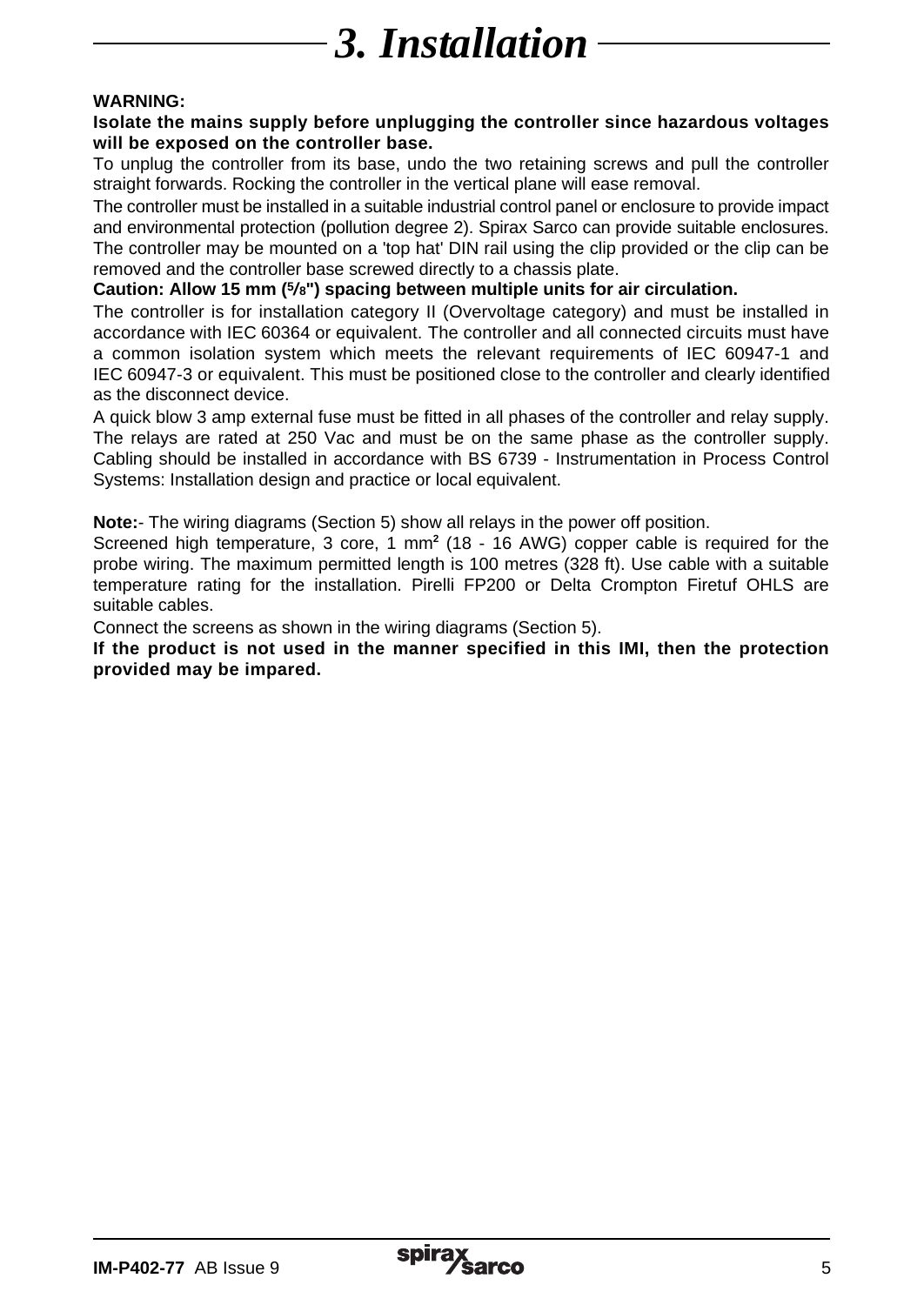# *4. Setting up the controller*



### **4.1 Setting up the controller The controller is supplied set up as follows:**

- **-** 230V mains supply.
- **-** Capacitance probe input (voltage).
- **-** Input out of range ON.
- **-** High alarm.
- **-** Alarm filter OFF.
- **-** Level filter position 1 (minimum damping).

## **4.2. To change the mains supply voltage:**

- **-** Unplug the transmitter from its base.
- **-** Remove the rear cover panel.
- **-** Slide out the printed circuit board.
- **-** Slide the voltage selector switch to the 115 V setting.
- **-** Replace the printed circuit board.
- **-** Ensure that the LED's engage with the holes in the front panel.
- **-** Replace the rear cover panel.

# **4.3. To change the function settings: -** Unplug the transmitter from its base.

- 
- **-** Remove the rear cover panel.
- **-** Slide out the printed circuit board.
- **-** An 8-way switch on the printed circuit board determines the transmitter functions.
- **-** Set the switches to the positions shown in Figure 3 for the chosen functions.
- **-** Replace the printed circuit board.
- **-** Ensure that the LED's engage with the holes in the front panel.
- **-** Replace the rear cover panel.
- **-** Plug the controller into its base.

**Note: that Switch 8 is not used.**

## **4.4 Current / voltage input - Switches 1 and 2**

The controller is supplied set for use with a capacitance probe, (voltage input), with Switches 1 and 2 OFF. If a current input is required, for use with a 4 - 20 mA transmitter for example, set Switch 1 and 2 to ON.

## **4.5 Input out of range - Switch 3**

The controller is supplied with the alarm disabled. If an alarm is required in the event of a wiring or probe fault, set Switch 3 to ON.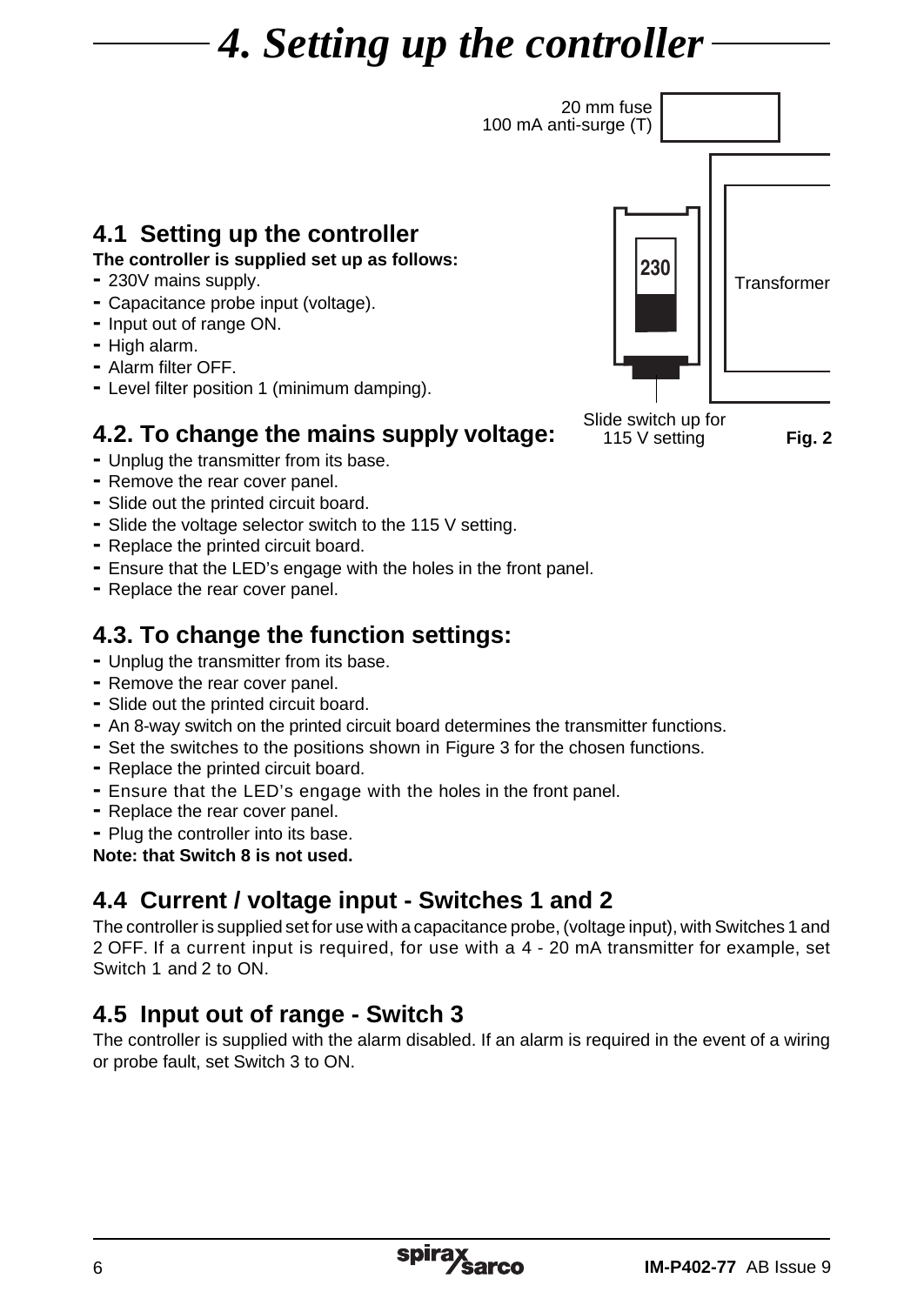## **4.6 High/low alarm - Switch 4**

The controller is supplied set to give an alarm output at high liquid level. To select low alarm, set Switch 4 to ON.

### **4.7 Alarm filter - Switch 5**

The controller is supplied with this facility OFF. For conditions where turbulence may cause overfrequent signalling of an alarm, a delayed response may be selected by setting Switch 5 to ON.

## **4.8 Level filter - Switches 6 and 7**

This feature averages the level input signal over a longer period for conditions where waves and high turbulence may otherwise cause continuous oscillation, giving over-frequent valve movement. The unit is supplied set to Filter 1 position, the least damped response, with Switch 6 and 7 OFF. This position is generally suitable for tanks and small to medium output boilers with a reasonably steady steam demand.

For filter position, medium damped response, set Switch 6 to OFF and Switch 7 to ON.

This position should be selected if turbulence is causing the output signal to oscillate, causing over-frequent valve actuation.

For very turbulent conditions (high output boilers subject to wide variations in steam demand), set Switches 6 and 7 to ON.



**Fig. 3 Ex-works settings in bold**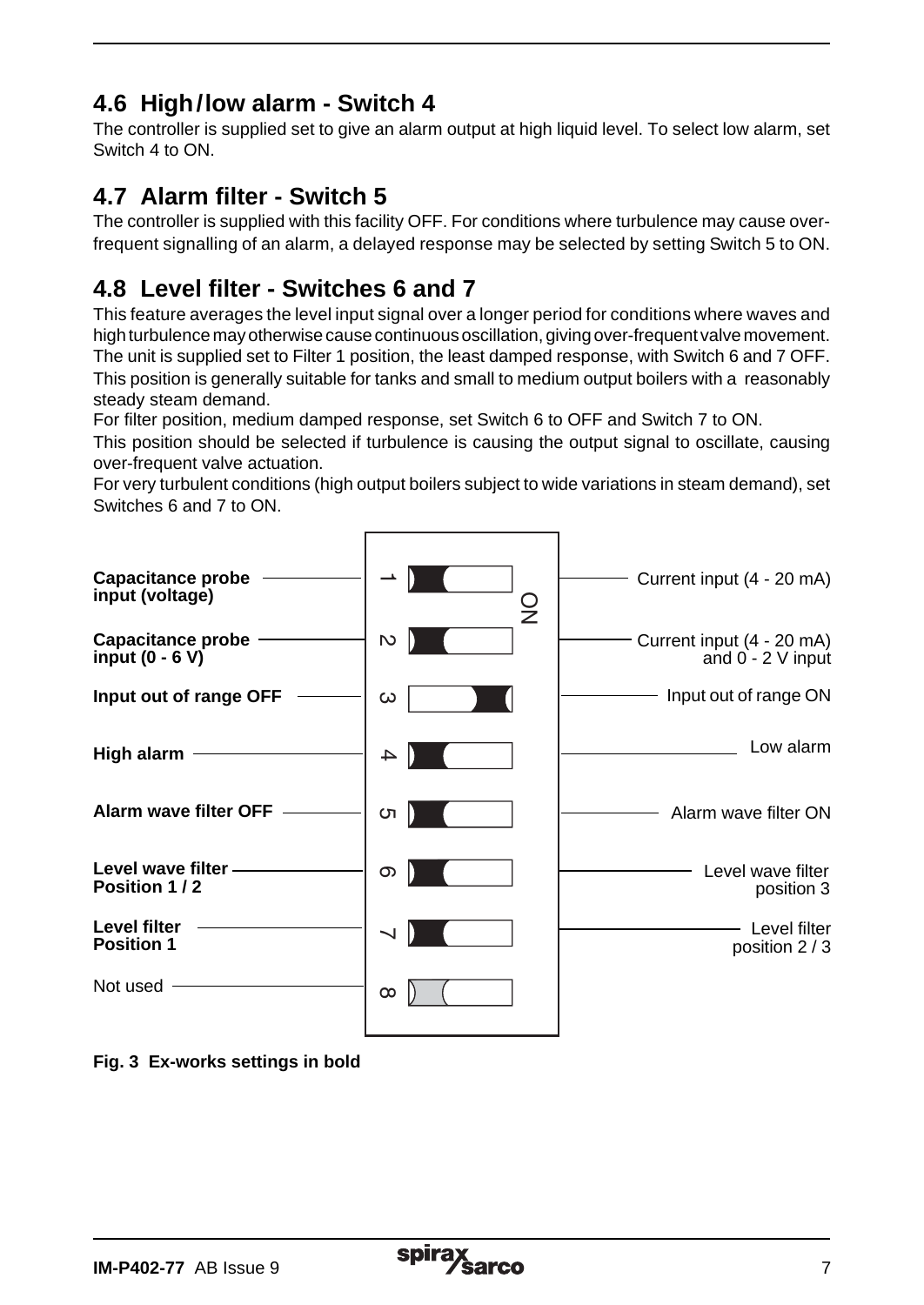# *5. Wiring diagrams*



**IM-P402-77** AB Issue 9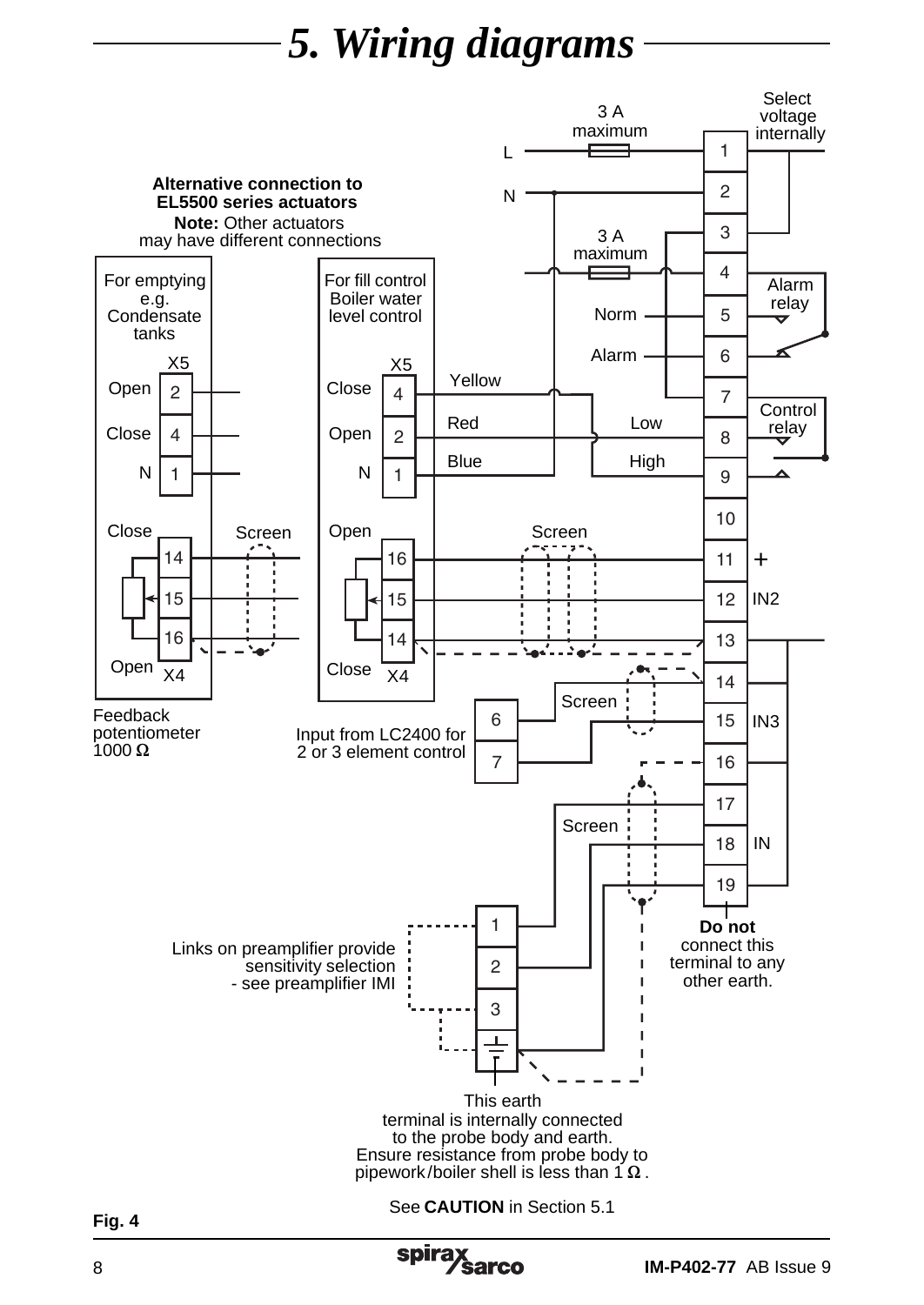### **5.1 Screen connection**

To avoid damage to the product, screens must be installed as follows:

- **-** An earth current loop is created if a wire or screen is connected between two earth points, which are at different potential (voltage).
- **-** The preamplifier and controller screen are only connected to earth at one end, i.e. at the PA20 earth terminal.

#### **Note: The PA20 earth terminal is a functional earth rather than a protective earth.**

- **-** A protective earth provides protection from electric shock under a single fault condition.
- **-** This product has double insulation and therefore does not require a protective earth.
- **-** A functional earth is used in order for the product to operate.
- **-** In this application, the earth (tank/boiler shell) is used as the common of the probe/preamplifier.
- **-** It also provides a sink/drain for any electrical interference.
- **-** Ensure that the screen is connected to the common of the controller (Terminal 16) and to the Earth Terminal of the PA20.
- **-** The LC2200 common terminal is internally isolated from earth.
- **-** The common terminal must only be earthed via the PA20.

#### **CAUTION:**

**Do not connect the common terminals (13, 14, 16 and 19) to an earth local to the controller. To do so may induce an earth current loop, which may reduce the performance or damage the product.**

### **5.2 Connecting to a 4 - 20 mA level transducer**

The controller can be connected to a self-powered or loop-powered 4 - 20 mA level transducer instead of a capacitance probe. Connect wiring as shown in Figures 5 and 6.



**Fig. 5 Self-powered 4 - 20 mA input**



**Fig. 6 Loop-powered 4 - 20 mA input**

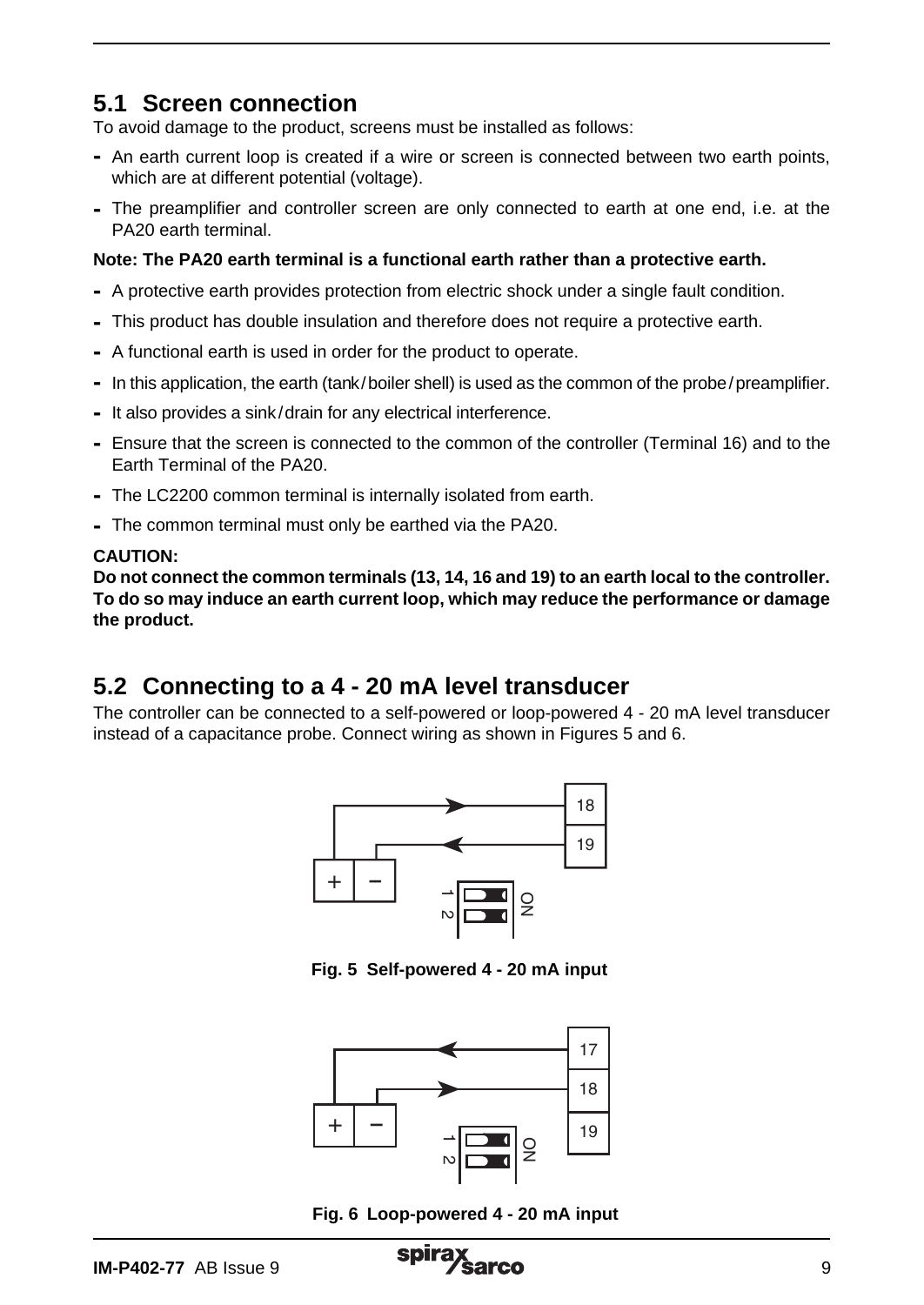## **5.3 Multiple controllers**

Several controllers can be connected to a single capacitance probe or a 4 - 20 mA (self-powered or loop-powered) source. Connect wiring as shown in Figures 7, 8 and 9.

**Note:-** As an example, terminal numbers and switch positions of a second LC2200 are shown. Wiring connections for other Spirax Sarco controllers / transmitters are different, and are given in the individual Installation and Maintenance Instructions.



## **5.4 Electrical override**

The control valve normally used with the LC2200 has a manual control handwheel. It is also possible to wire an electrical override using an external switch and push buttons (see Figure 10):-



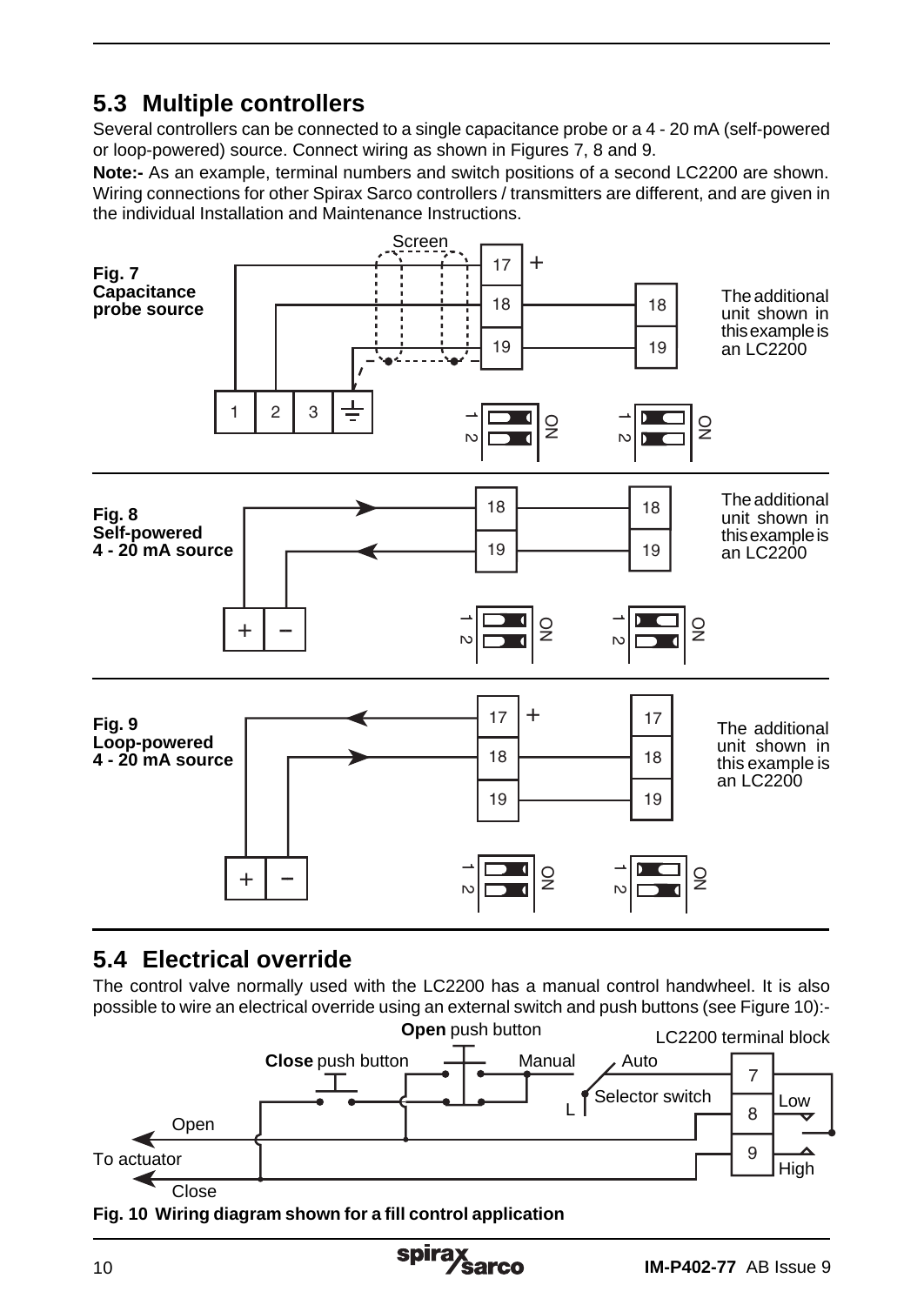# *6. Commissioning*

Control and alarm levels are set by adjusting the potentiometers on the front panel. To commission the controller proceed as follows:-

### **6.1 Level alarm**

- **1.** Ensure that the controller is set up for the correct mains supply voltage and functions, including the selection of high or low alarm on the internal 8-way switch.
- **2.** Alter the water level to the desired alarm level.
- **3.** Adjust the top (alarm set point) potentiometer until the red alarm LED just lights. Turning clockwise increases the level at which the alarm operates.

## **6.2 Level control**

In order to simplify the description these instructions refer to boiler water level control applications (fill control).

The set point is in the middle of the control band of a proportional controller.

The modulating control valve will be approximately half open when the water level is at the set point, will be fully open when the level is at the bottom of the proportional band, and fully closed when the level is at the top of the band.

- **1.** Ensure the controller is set up for the correct functions and mains supply voltage.
- **2.** Alter the water level in the boiler to the desired set point.
- **3.** Adjust the middle (level set point) potentiometer until the green > 50% LED just lights.
- **4.** Alter the water level to either the top or the bottom of the desired proportional band. This can be the top (valve fully closed), or bottom (valve fully open) position, whichever is most convenient.
- **5.** Adjust the bottom (proportional band) potentiometer until the amber > 100% /< 0% LED just lights.
- **6.** The unit is now calibrated. Check that the valve is fully open/closed at the upper and lower limits of the proportional band.

### **Note - Spirax Sarco EL5500 actuators**

Valves fitted with this actuator will be fully open/closed before the limits of the proportional band are reached.

### **CAUTION:**

**The water level inside a boiler can be different to the level shown in the gauge glass under certain circumstances, so the settings may need minor adjustment when the boiler is running.**

Literature is available from Spirax Sarco which gives general information on boiler water level variations.